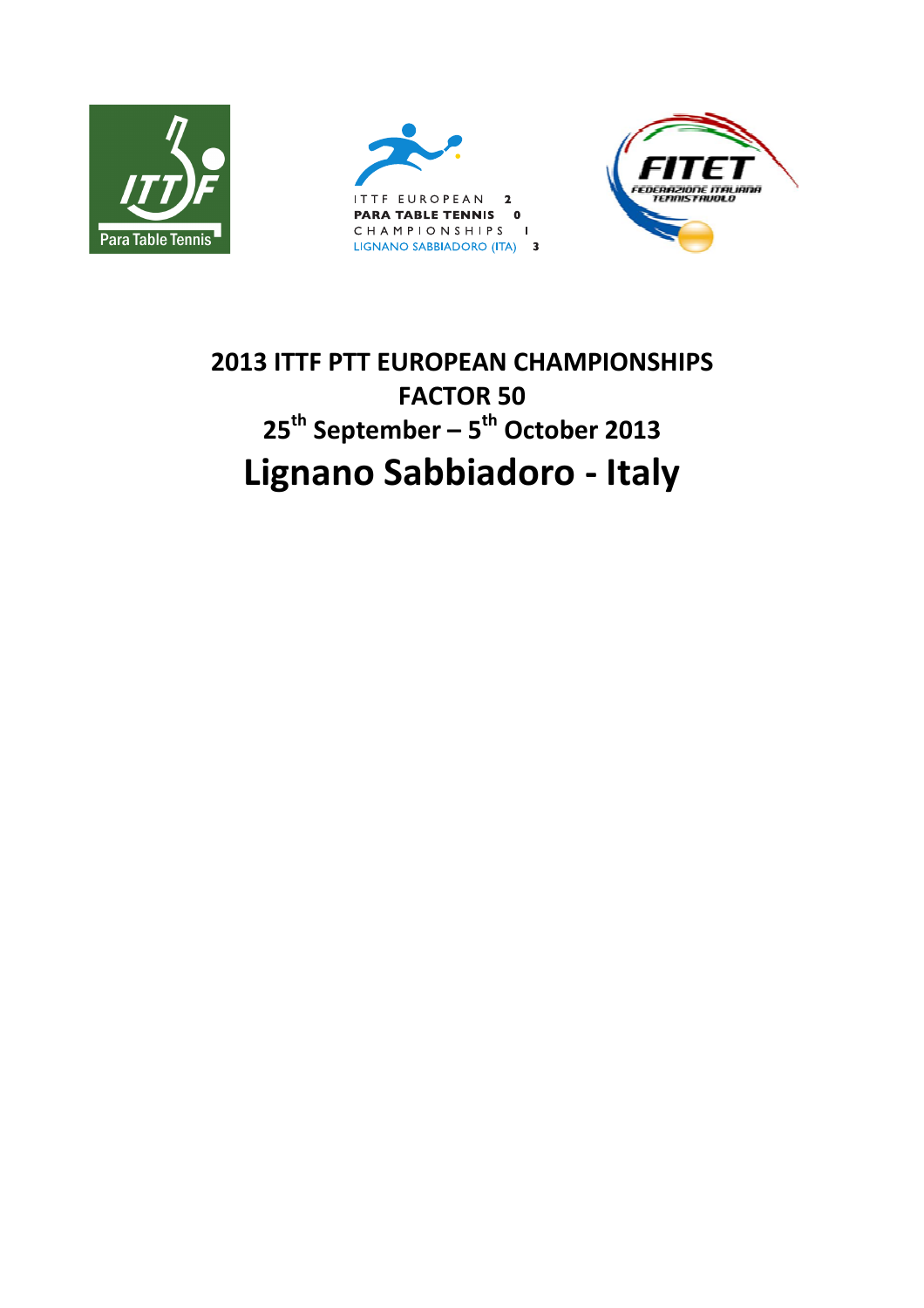As President of the Italian Table Tennis Federation, I am very proud to organize, together with my staff and the Italian Table Tennis movement as a whole, the European Paralympic Table Tennis Championship, and to live it with all of you as protagonists.

The experience we have gained in the last years, thanks to four consecutive editions of the Paralympic Master Open, consolidated our relationship with CIP (Italian Paralympic Committee), allowing us to rejoice, together with President Luca Pancalli and PTTF officials, of the good results. The success of those events is the visiting card with which we approach to this sport experience, that we are sure it will be an unforgettable event in the name of competitive sport for those who will participate.

In this opportunity, I wish all the best and good luck to all the athletes, renewing my gratitude to those who will give their important expertise contribution during the event.

> Franco Sciannimanico **President** Communication of the Communication of the President Italian Table Tennis Federation

## *WHERE: LIGNANO SABBIADORO*

*The city of Lignano Sabbiadoro is known since 1930 as undisputed resort of Adriatic coast. At the moment, the tourism sector still records about 400.000 people every year, probably because of the great position, equidistant from Venice and Trieste, and very close to Udine.* 

*The natural landscapes make the difference: not just the long golden beaches, but also the evocative lagoon of Marano, with its ecosystem of great value, and two beautiful nature reserves, fauna rich in species including rare one, help to give spectacular views.*

*Care and respect for the environment live in complete harmony with a lot of touristic facilities: accommodation and reception service for guest are the best in quality, and among these, we can't avoid mentioning the marine Spa, which is based in an elegant building with roof terrace for sunbathing, and sanitary facilities dedicated to the thalassotherapy.*

*The old town is the right choice for those who want to have freely a walk without traffic stress: the pedestrian area is full of shops, restaurants and night clubs, where is possible to spend a few nice hours.*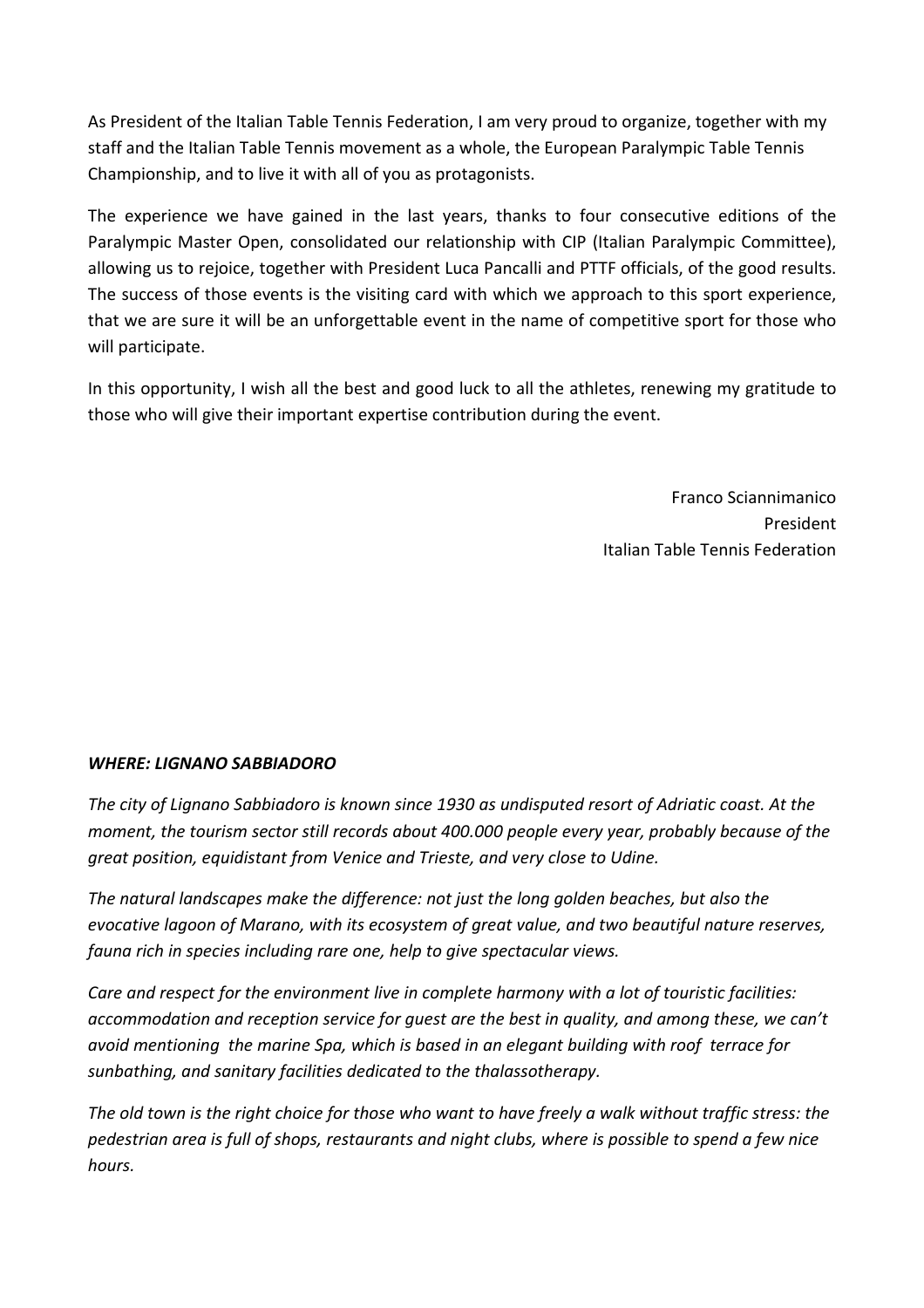# **1. AUTHORITY**

The 2013 European Championship will be organized by the Italian Table Tennis Federation under the auspices and authority of the International Table Tennis Federation (Para Table Tennis Division).

## **2. DATE AND PLACE**

25/27<sup>th</sup> September Arrivals 27<sup>th</sup> September Opening Ceremony 28<sup>th</sup> to 30<sup>th</sup> September Singles events 2<sup>nd</sup> to 4<sup>th</sup> October Team events 5<sup>th</sup> October Departure Sports Hall Ge.Tur., Viale Centrale 29, 33054 Lignano Sabbiadoro – (UD) Italy.

### **3. EVENTS:**

The following events will be played:

Men's singles (class 1, 2, 3, 4, 5, 6, 7, 8, 9, 10, 11) Women's singles (class 1, 2, 3, 4, 5, 6, 7, 8, 9, 10, 11) Men's team (class 1, 2, 3, 4, 5, 6, 7, 8, 9, 10, 11) Women's team (class 1, 2, 3, 4, 5, 6, 7, 8, 9, 10, 11)

*Note 1:* depending on the entries, the organizers and the Technical Delegate reserve the right to combine classes as may be necessary.

## **4. SCHEDULE (PROVISIONAL):**

25<sup>th</sup> September: Arrival of all players who needs classification included all new ID players and ID players who need to be confirmed.

26<sup>th</sup> September: Arrival, Classifications, Practice  $27<sup>th</sup>$  September: Practice, Opening Ceremony (17:00) draw for single event and technical meeting (19:00)  $28<sup>th</sup>$ -30<sup>th</sup> September: Single events, medal ceremonies- draw for team event 1<sup>st</sup> October: Free day – Sports Forum, Officials Tournament

 $2^{nd}$  -4<sup>th</sup> October: Team events, medal ceremonies, Closing ceremony and banquet (4<sup>th</sup>)

5<sup>th</sup> October: Departure of all teams

#### *Seminars*

Technical Delegate Seminar: TBD Classification seminar: TBD Advanced umpires training course: TBD

#### **5. RULES**

the event will be conducted in accordance with the current Laws of Table Tennis, the Regulations for International Competitions and specific PTT directives (which may be amended from time to time).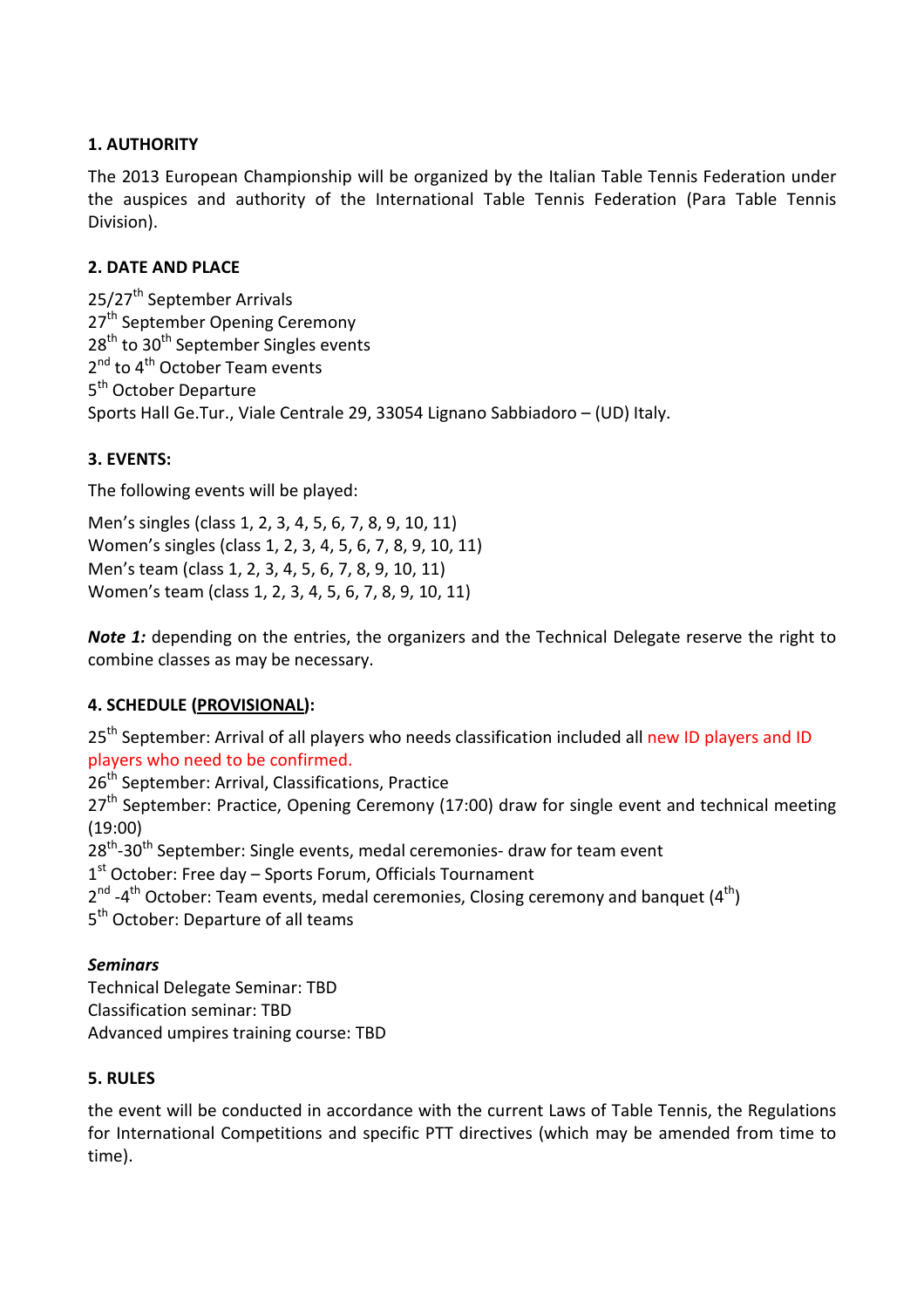# **6. EQUIPMENT**

The following equipment ITTF approved will be used: Tables: 12 Butterfly Centrefold 25 color BLUE . Nets: Butterfly Balls: Butterfly \*\*\* white. Floor: (Tarkett Taraflex, color: red) *Note 1:* all the tables will be wheelchair accessible. *Note 2:* will be prepared 12 tables for training in the first floor.

## **7. ELIGIBILITY**

The event is open to players who are eligible to represent their national association according to the ITTF Handbook 2012-2013.

## **8. OFFICIAL ORGANIZER**

### **ITALIAN TABLE TENNIS FEDERATION (FITET)**

Postal address: Stadio Olimpico - Curva Nord –– Foro Italico – 00135 Rome E-mail: settore.paralimpico@fitet.org – giuseppe.vella@fitet.org Phone: +39 06 3685 7709 Fax: +39 06 3685 7783 Tournament Director: Ms Allegra Roccato

## **9. TECHNICAL DELEGATE FOR THE EVENT**

**Technical Delegate** Georgios Seliniotakis (GRE)

Email: gselinio@gmail.com, gselinio@otenet.gr Phone: +306792004542

## **Deputy Delegate** TBD

**Field of Play Manager** Sonja Grefberg (FIN)

#### **10. REFEREES**

**Referee:** Jacky Simon (FRA)

Email: jacky.simon@numericable.fr

**Deputies Referees** Francesco Nuzzo (ITA) - Kirill Mazaev (RUS)

## **11. CLASSIFIERS**

Juraj Stefak (SVK)- Sheng Wu (TPE) - Zahra Yousefi (IRI)- Eric Kullingsjo (SWE) - Aart Kruimer (NED)

#### **12. CLASSIFICATION**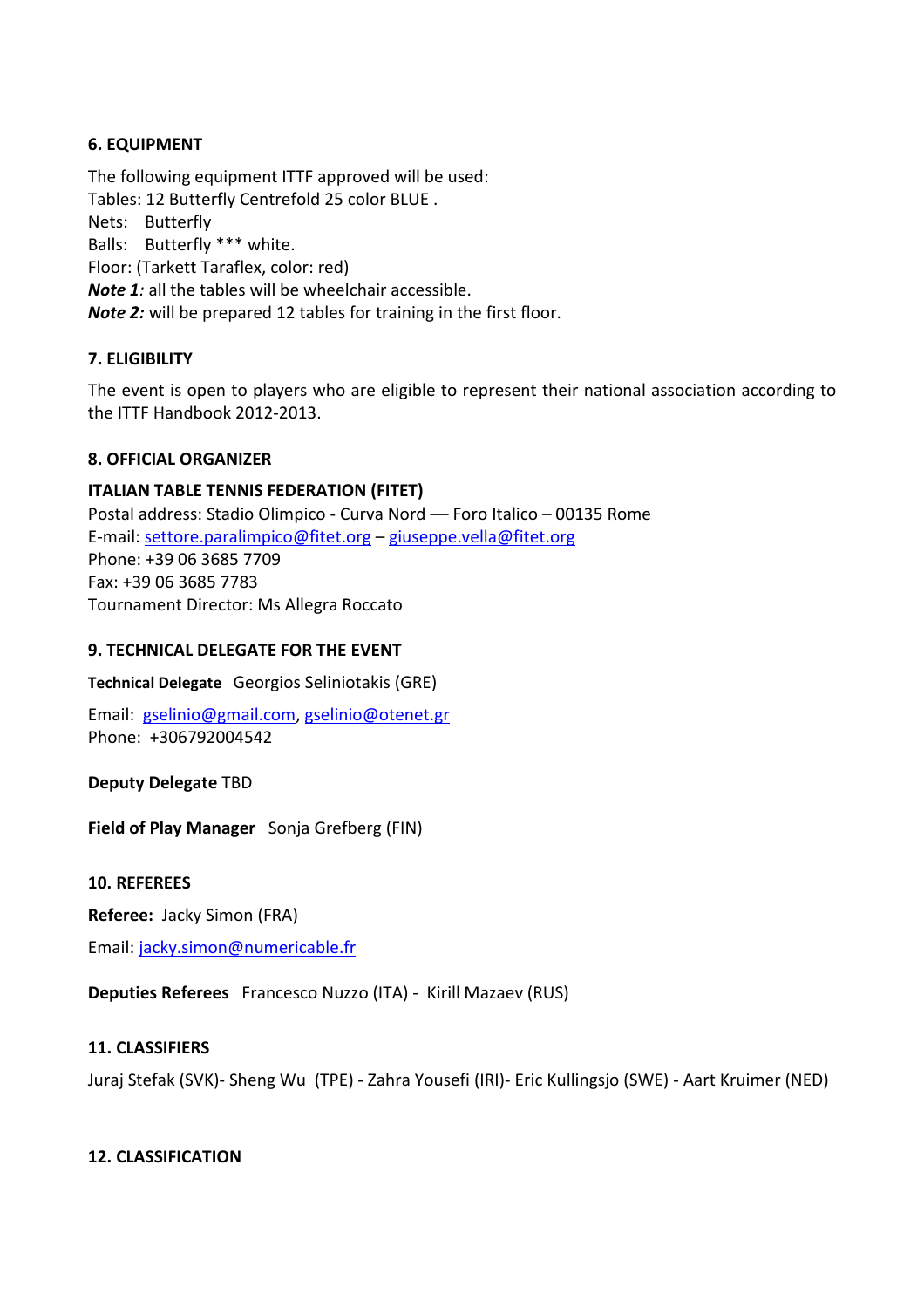All new players and players who need to have their classification reviewed should be present in time for the classification. This means that all players who need classification need to arrive by 25<sup>th</sup> September the day before the classification is scheduled. This is very important as players not present on time for classification may not be classified. All players should bring with them all medical information's and documents /including X-ray if necessary/ relevant to their classification. They should be present to classification with these documents, dressed as if they are going to play a match and with all their table tennis equipment including sports wheelchairs, strapping, belting et cetera, if used during play. Also it is necessary to bring their passport or other relevant ID document to classification. All players and support staff are expected to cooperate fully in the classification process.

Athletes with an intellectual disability (Class 11) who wish to compete in this event and undergo International Classification **MUST** be listed on the INAS Classification Master List under the sport of 'Table Tennis'. Information on how to register through INAS-FID can be retrieved from http://www.inas.org/technical/eligibility-and-classification/.

### **13. PARTICIPATION QUOTAS**

A player may only play in the class indicated on his or her international classification card unless, due to the low number of players, his or her class is combined with the next class or classes. Then they may play in the next higher class event.

In continental championships:

1. Only 3 players per Association per class may enter;

1.1. If 2 classes are combined, there may be up to 4 players per Association with a maximum of 3 players from the same class;

1.2. If 3 classes are combined, there may be up to 5 players per Association with a maximum of 3 players from the same class;

The minimum entry for a singles class to be played is 4 players.

The minimum entry for a team event to be played is 4 teams with 2, 3 or 4 players forming a team.

In Fa50 events, each Association may enter a maximum of 1 team.

All other persons wishing to accompany a team (i.e. who are not members of the team) are subject to special charges and should contact the organizers for further information. These packages are limited and subject to availability of places in the official hotels. Priority will be given to the official party of all the delegations.

#### **14. ENTRY PROCESS**

Only entries submitted by or endorsed by the national association will be accepted (national paralympic committees are advised to contact the national association urgently to confirm this system of entry).

#### **All players must bring with them a valid passport which will be copied for the ITTF database.**

• The first entry (entry by number) deadline is: 10.06.2013.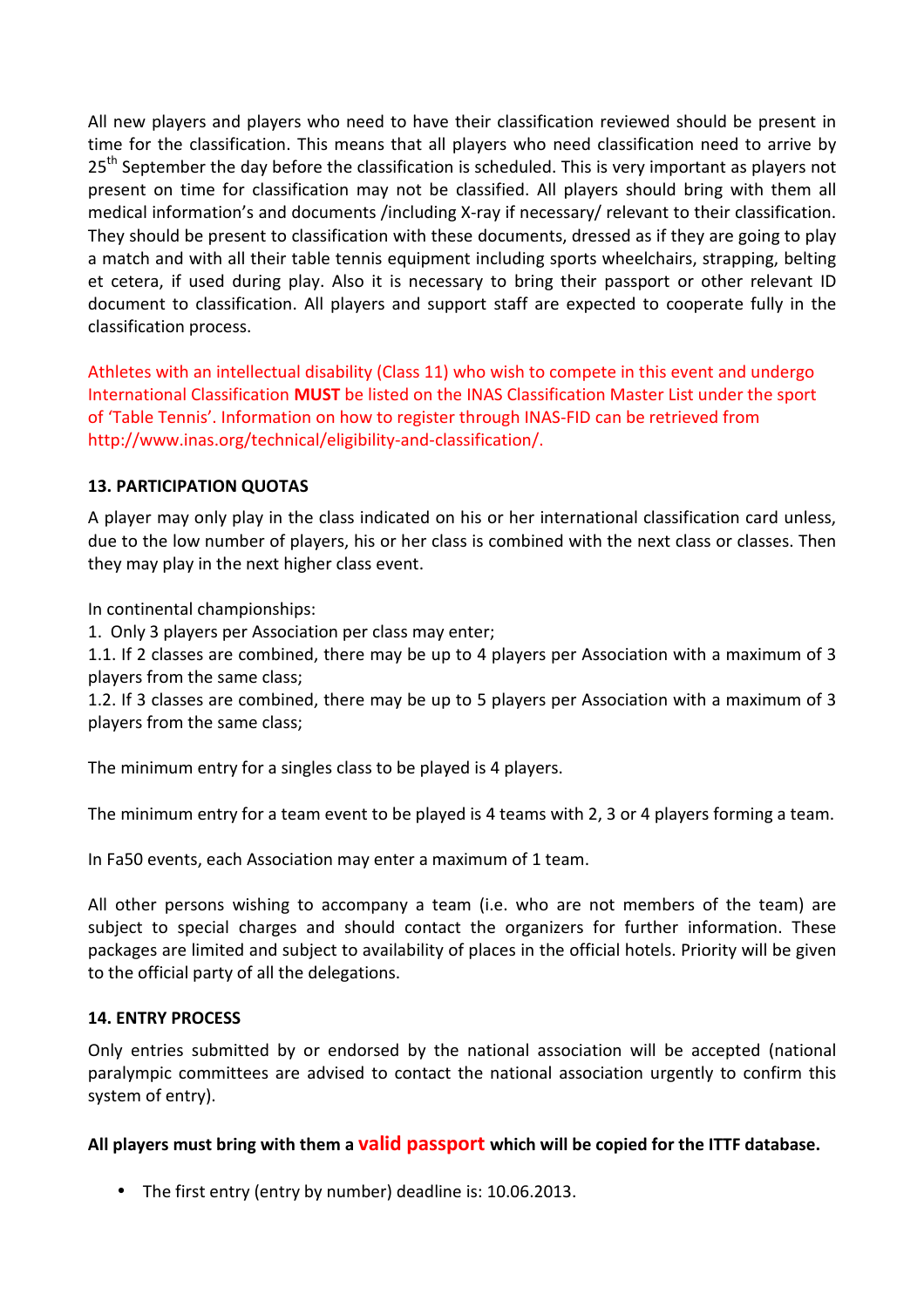• The second entry (entry by name) deadline is: 19.07.2013.

In order to secure full participation, national associations failing to confirm their participation according to deadlines will be removed from the list of participants.

# **With the second entry, the national association must send a digital picture of each participant in JPEG format and no more 100 kb.**

The limit on the number of entries is 450 players.

## **15. SYSTEM OF PLAY**

*Singles events:* the first stage will be played in a round-robin basis in groups of even numbered players but there shall not be less than 3 and not more than 5 players in a group and priority will be given to groups of 4 players. If there are 5 or less players, the event will be played as a roundrobin without knock-out. Two players advance from each group to the second stage which will be played in a knock-out format.

*Team events:* the first stage will be played in a round-robin basis with priority given to groups of 3 teams with the winner and runner-up in each group advancing to play in the knock-out rounds. If there are 5 or less teams, the event will be played in a round-robin format without knock-out. Teams will play as follows: A vs X; B vs Y; Doubles; A vs Y; B vs X.

*General:* The numbers of groups will be decided by the TD and the referee in cooperation with the organizing committee. If the number of groups in an event is decided not to be a multiple of 2 (e.g. 2, 4 or 8 etc.), winners from the groups with the highest ranked seeded players shall have byes in the first round of the second stage, in ranking order. All matches will be played to the best of 5 games.

Medals will be awarded for gold  $(1<sup>st</sup>)$ , silver  $(2<sup>nd</sup>)$  and bronze  $(3<sup>rd</sup>)$  places (Bronze medals will be awarded in events to both players and teams without a play off. If a singles event has fewer than 4 players or a team has fewer than 5 teams, no bronze medal will be awarded.)

#### **16. SEEDING**

Seeding for all the events will be done according to the latest ITTF PTT rating list at the time of the draws.

## **17. TECHNICAL MEETING**

The technical meeting will be held on  $27<sup>th</sup>$  September at 19:00

#### **18. DRAWS**

27<sup>th</sup> September – Single Events 30<sup>th</sup> September – Team Events

## **19. PERSONS ON THE BENCH**

The following persons on the bench are permitted:

19.1 In singles events, 1 coach allowed.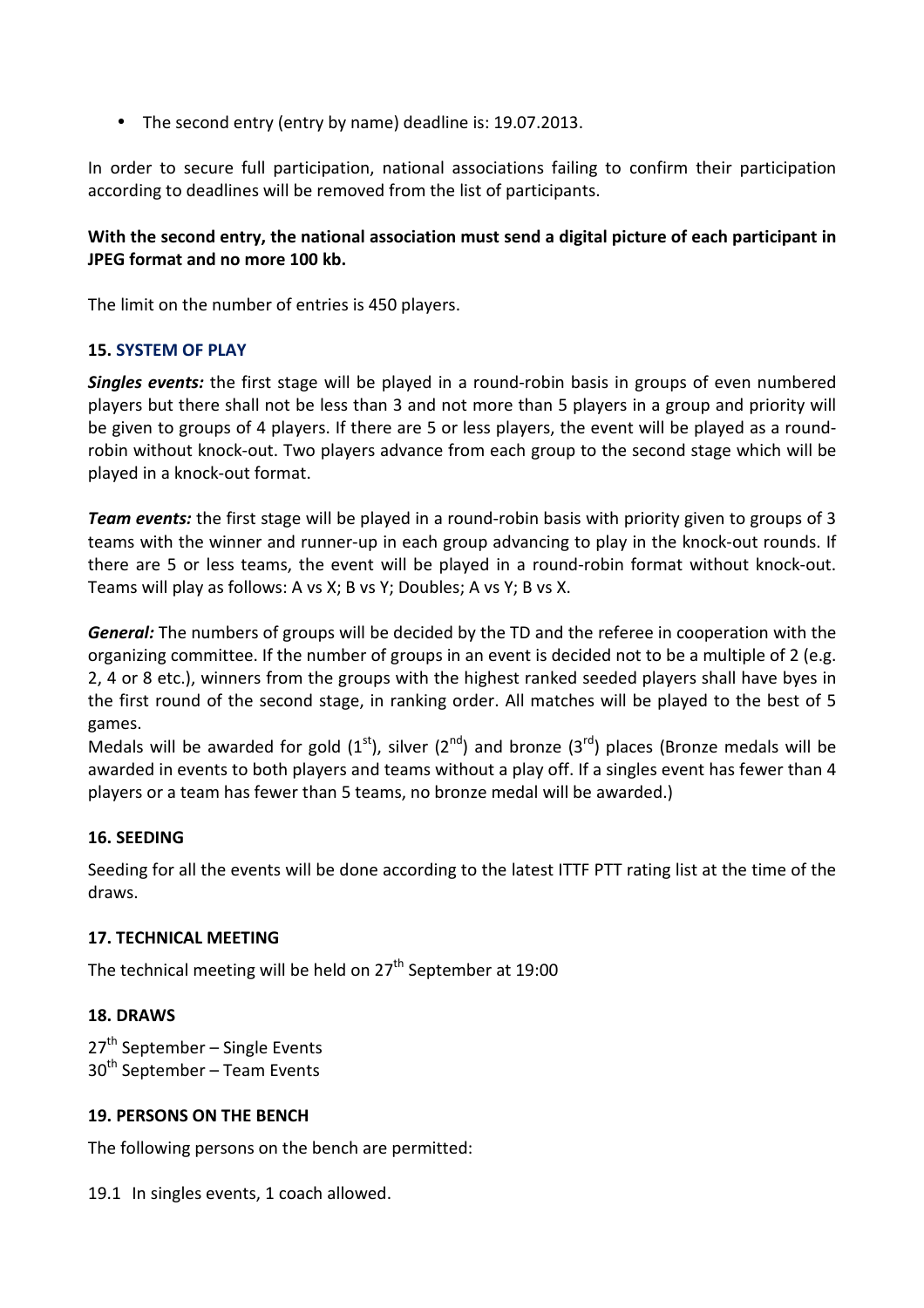19.2 In the team events 4 seats. 1 coach and up to 3 players of the team;

19.3 No other players or personnel may have access to the playing area. Special seats for the medical personnel will be in FOP

#### **20. ENTRY FEES**

The entry fees is 115, 00 Euro per person per day, for 8 or more days period of staying. For less period of staying, (from 1 until 7 days), the price is 125, 00 Euro per person per day.

Entry fee covers full board accommodation in double rooms, meals, local transportation and capitation fees (36,00 €).

The entry fees have to be paid in Euro to the organizers as set out below:

- June  $10^{th}$  2013: First entry by numbers, with 30 % of Entry fee (non-refundable);
- July  $19^{th}$  2013: Final Entry by name, including all details of team with the balance of entry fee.

Extra charge for single room: 30 € per person, per night, in a single room.

Extra day - for those participants who will make check in before  $25<sup>th</sup>$  September and/or checkout after 5<sup>th</sup> October. Additional payment of EUR 75,00 per person per day (for those accommodated in double rooms), and EUR 105,00 per person per day (for those accommodated in single rooms), is required.

*Seminars fee: for those persons who will take part only to the seminar (TD and Classifier), the fee will be 75,00 Euro per person per day in double/triple room, and 105,00 Euro per person per day in single room; moreover, the ITTF PTT's participation fee that have to be paid directly to the ITTF delegate.* 

**Spectators or supporters:** please contact the organizers to enquire if a package is available for them.

**Training Camp:** from 20<sup>th</sup> September it will be possible to participate to the training camp in Lignano Sabbiadoro. We'll provide to the venue, tables and balls. If you are interested, please don't hesitate to contact us.

#### **Payments should be made as follows:**

Name : FEDERAZIONE ITALIANA TENNISTAVOLO Bank name: BANCA NAZIONALE DEL LAVORO Account name: FEDERAZIONE ITALIANA TENNISTAVOLO Account number: 10127 SWIFT CODE: BNLIITRR Bank address: AGENZIA FORO ITALICO - SPORTELLO CONI IBAN: IT 80D 01005 03309 000000010127 Specification of payment: *EC LIGNANO 2013 + COUNTRY + NAME Payment has to be made by covering all bank fees in connection with the bank transfers.*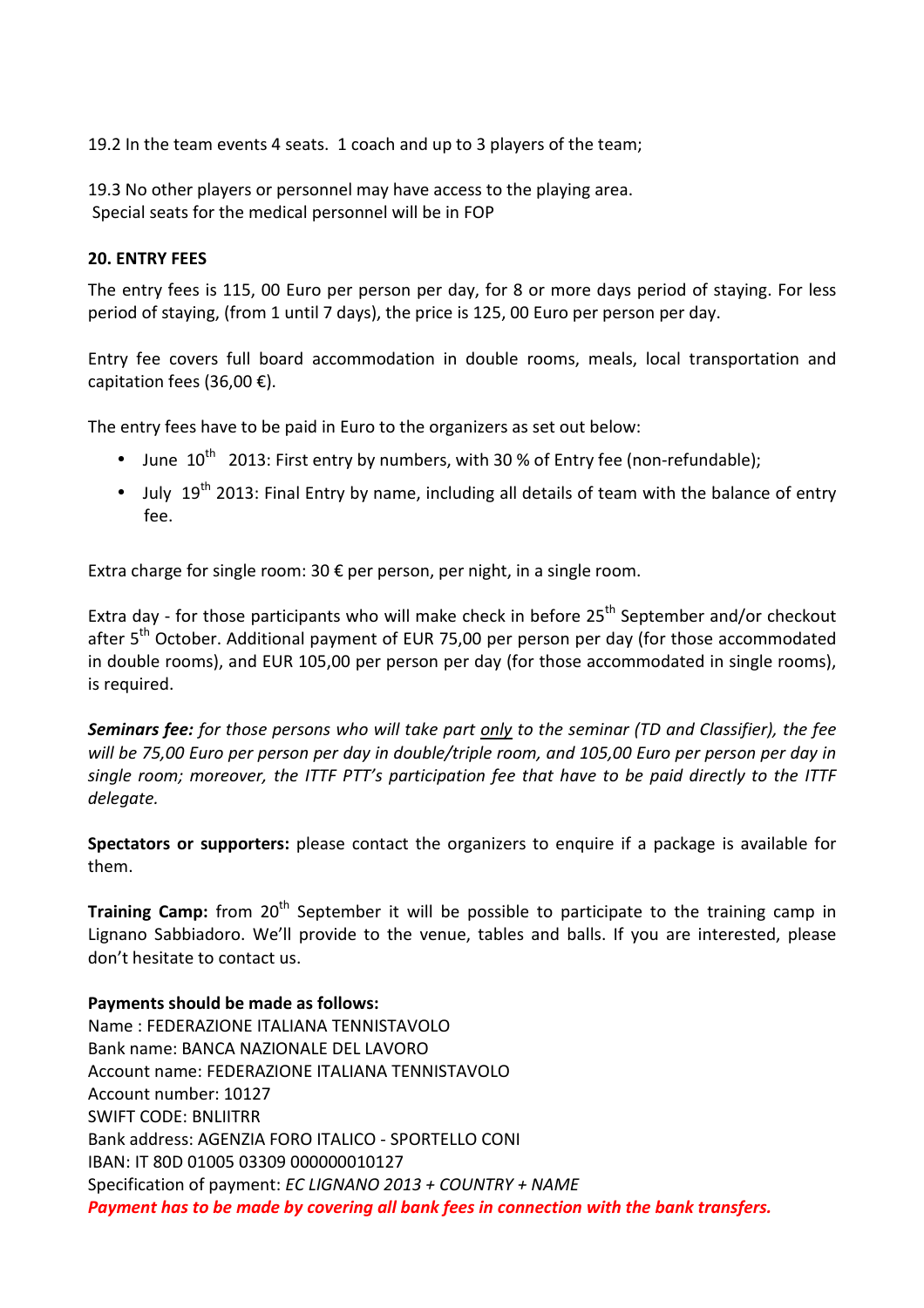# WILL NOT BE ACCEPTED PAYMENT CASH UPON ARRIVAL, ALL THE ENTRIES FEES MUST BE PAID *BY BANK TRANSFER BEFORE THE ARRIVALS.*

# **21. OFFICIAL HOTELS**

Villaggio Turistico Sportivo EFA – GETUR. Postal address: viale Centrale, 29 - 33054 LIGNANO SABBIADORO (UD) Italy. E-mail: lignanosabbiadoro@getur.com Phone: +39.0431.409511 Fax: +39.0431.409512 Website address: www.getur.com

Please note that the first official meal covered by the Organizing Committee will be the dinner on  $25<sup>th</sup>$  September (for the arrivals of the  $25<sup>th</sup>$ ) or the  $26<sup>th</sup>$  September (for the arrivals of the  $26<sup>th</sup>$ ) or the 27<sup>th</sup> September (for the arrivals of the 27<sup>th</sup>). The last official meal will be the breakfast on 5<sup>th</sup> October.

### **22. TRANSPORTATION**

The organizers will provide transportation for teams and officials, from the following airports / railway station to the hotel, from 25<sup>th</sup> September till 5<sup>th</sup> October (please contact the Organizers in case you arrive or depart in a different day):

*Airport: VENEZIA (Marco Polo airport) or TREVISO (Sant'Angelo)* 

#### *Railway station: Latisana railway station*

| Distances by bus | - From Venezia Airport to Accommodation: 93 km          |
|------------------|---------------------------------------------------------|
|                  | - From Treviso Airport to Accommodation: 112 km         |
|                  | - From Latisana station railway to Accommodation: 17 km |
|                  | - From accommodation to Sport Venue: 100 mt             |

#### **23. OBLIGATIONS**

All players entered must compete against any other participating player and by entering, agree to be bound by the ITTF Anti-Doping, Anti-Harassment and Classification policies and procedures during the event. The entry forms contain an undertaking to be signed by a responsible official of the nominating Association and the team member covering these matters and no entry will be accepted unless such an undertaking has been given. Similarly, it is the responsibility of the association, player or team member to ensure that he or she has adequate medical, travel and other appropriate insurance.

#### **24. TELEVISION, MOTION PICTURE AND INTERNET COVERAGE CONDITIONS**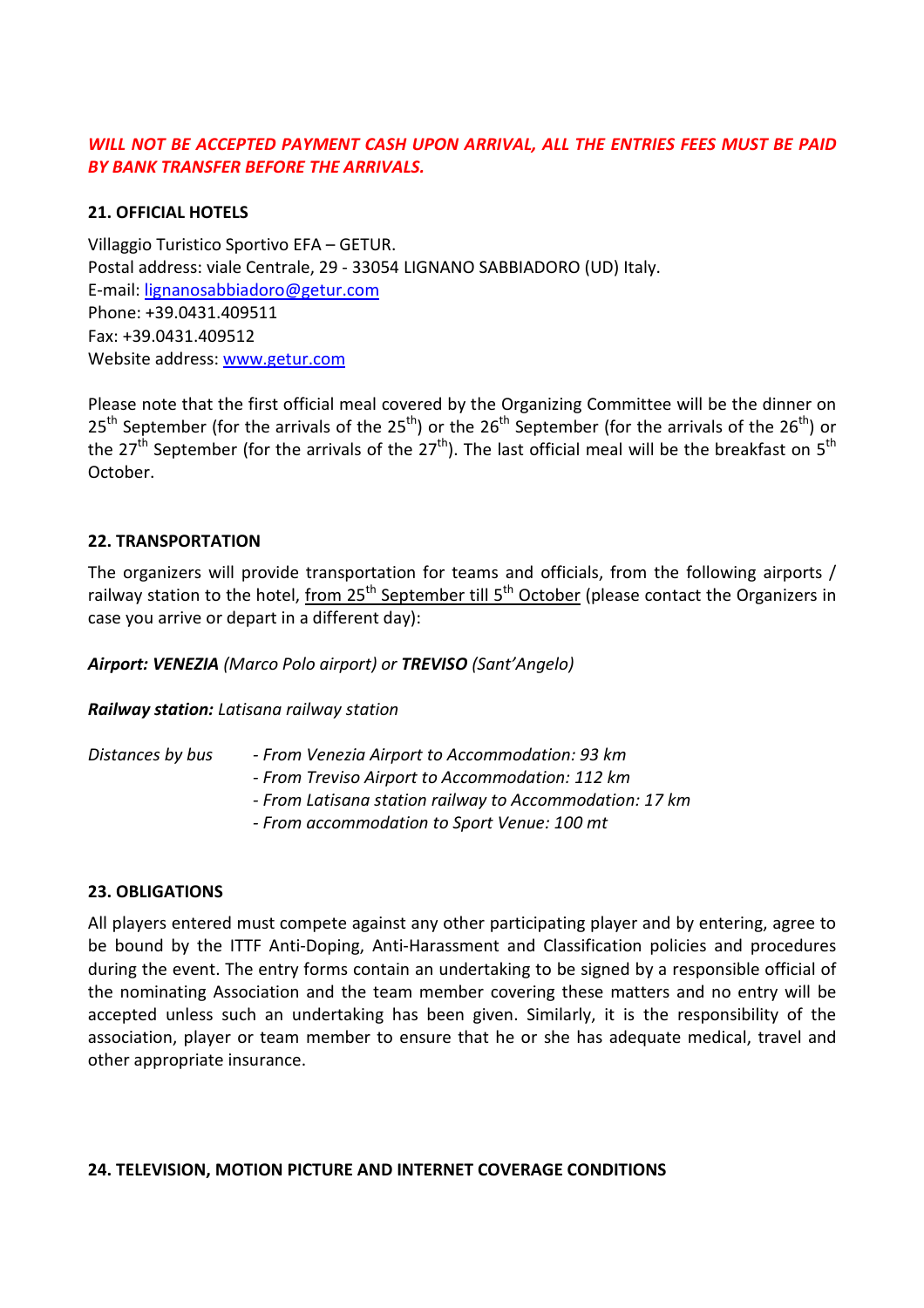By entering the event, all participants agree to abide by all ITTF rules and by the rules and regulations of the organizers. All associations, teams and individual players agree to be abide by the rulings of the ITTF and its agents in all matters concerning television coverage, video, internet web casting, motion picture coverage, and photographic coverage of any kind. Participants release all rights, or rights held by their agents or sponsors, in all matters relating to television and web casting coverage, video and motion picture coverage, and photographic coverage of any kind; and hence accept such coverage during the event. Any participant, when called upon, must appear promptly to press conferences or medal presentations and follow the procedures set by the ITTF and the organizers.

# **25. CANCELLATION POLICY**

The policy applies as follows:

- 25.1 cancellations after the first entry but before the second entry: the first entry fee is forfeited.
- 25.2 cancellations after the second entry: the first entry fee plus an additional 30% of the entry fee is forfeited i.e. a total of 60% of the total entry fee.
- 25.3 cancellations within 10 calendar days of the arrival date will be decided by the organizers in consultation with the TD.

This is provided that the player is not able to prove circumstances beyond his or her control e.g. admission to hospital.

## **26. VISAS**

Should you need assistance to apply for a visa (e.g. a letter of invitation), please provide the organizers with the following details:

- Full name as in passport;
- Function in the team;
- Passport number;
- Passport expiry date;
- Copy of Passport.

#### **27. COMPLEMENTARY INFORMATION:**

Average low temperature expected: 10º Celsius Average high temperature expected: 22º Celsius Average rainfall expected: 75 mm Humidity 68%

#### **28. DOCUMENTS ATTACHED**

Together with this Prospectus, attached are the following documents:

- 28.1 First entry form:
- 28.1.1 Entry by numbers
- 28.1.2 First entry fee payment form
- 28.2 Second entry form:
- 28.2.1 Singles and team entry forms by name
- 28.2.2 Second entry payment form
- 28.2.3 Rooming list